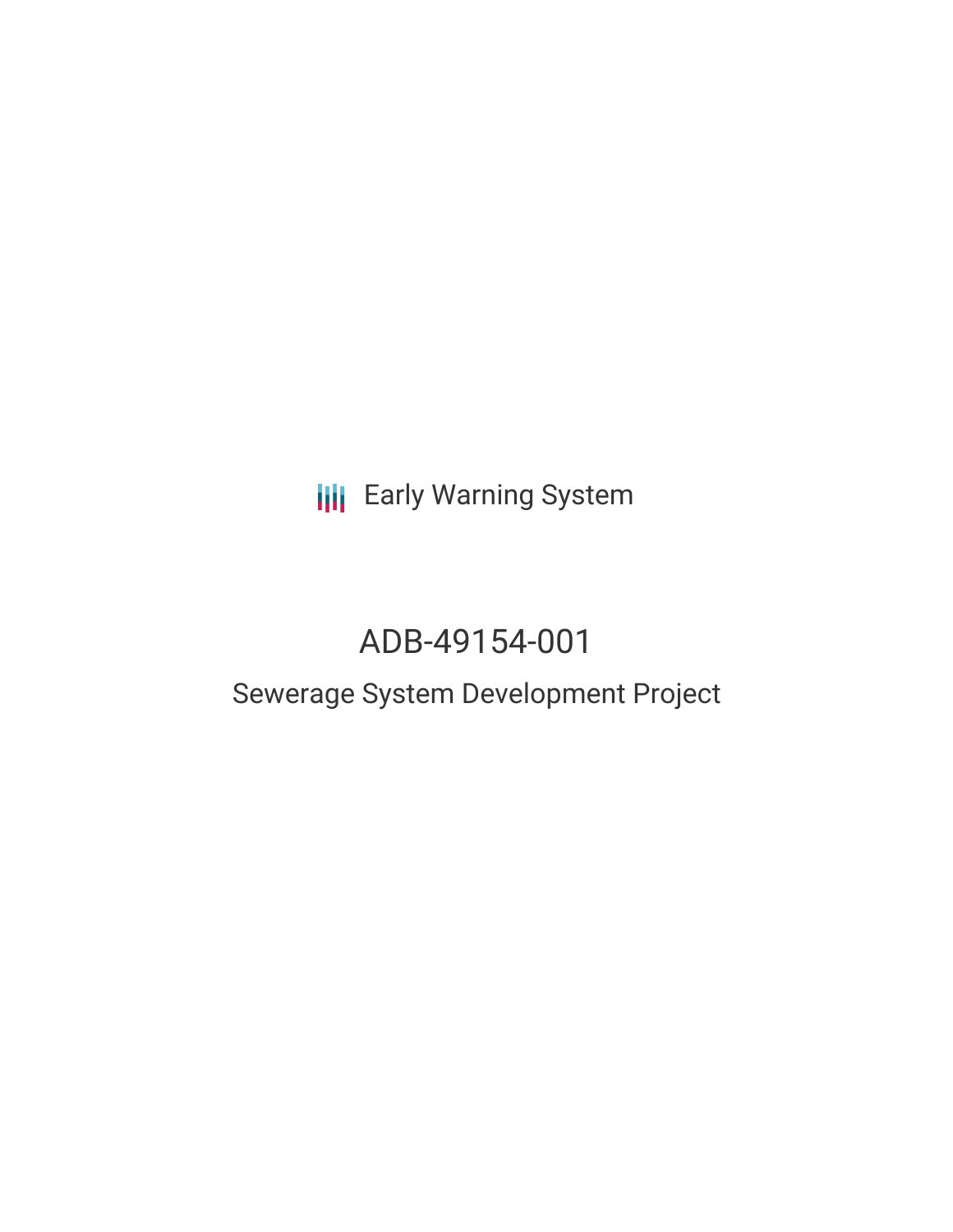#### **Quick Facts**

| <b>Countries</b>               | Indonesia                      |
|--------------------------------|--------------------------------|
| <b>Specific Location</b>       | Banda Aceh, Bekasi and Mataram |
| <b>Financial Institutions</b>  | Asian Development Bank (ADB)   |
| <b>Status</b>                  | Approved                       |
| <b>Bank Risk Rating</b>        | B                              |
| <b>Voting Date</b>             | 2016-10-07                     |
| <b>Borrower</b>                | Government of Indonesia        |
| <b>Sectors</b>                 | Water and Sanitation           |
| <b>Investment Type(s)</b>      | <b>Advisory Services</b>       |
| <b>Investment Amount (USD)</b> | $$1.16$ million                |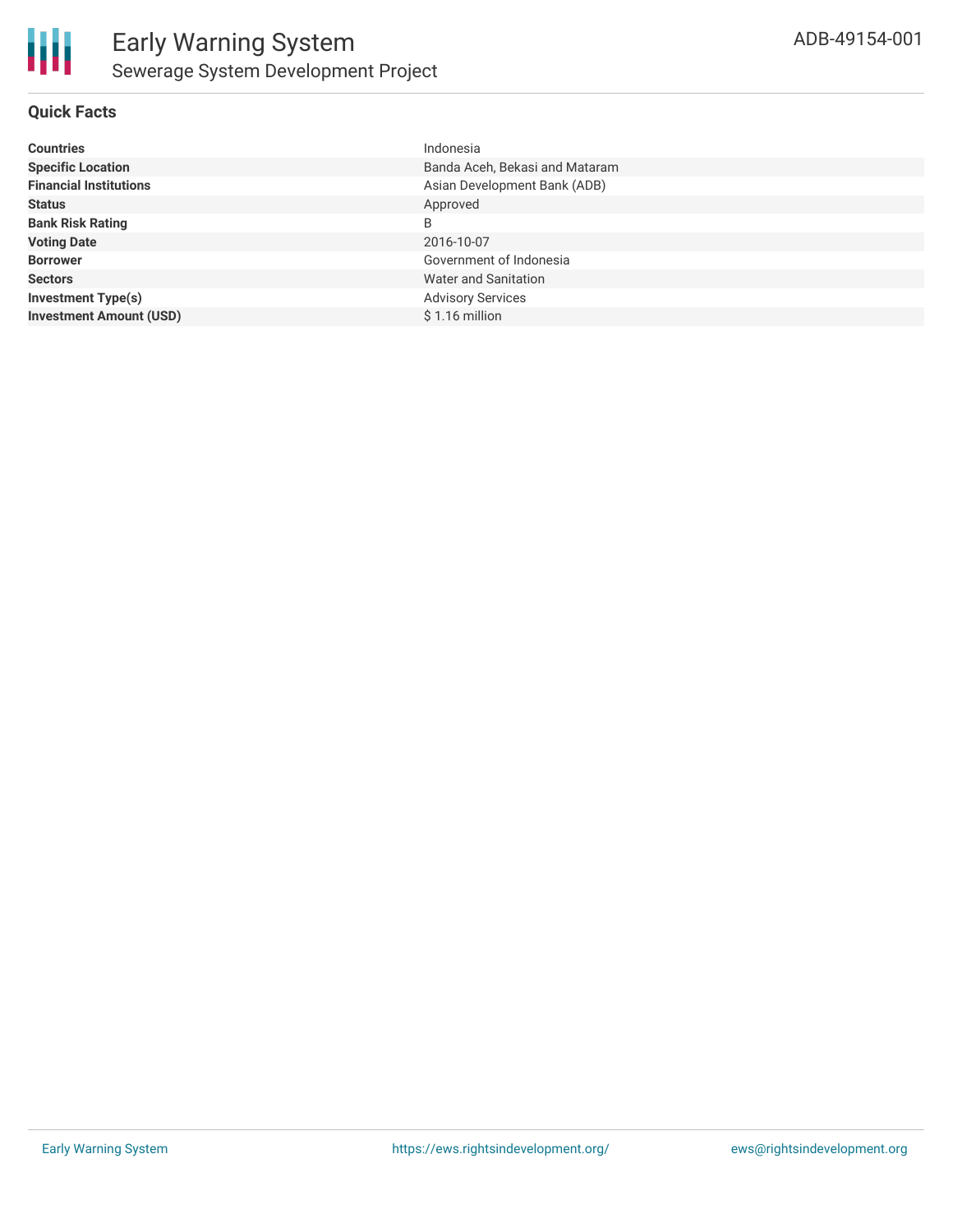

#### **Project Description**

The Project will support the implementation of a sewerage system development project (SSDP) in Banda Aceh, Bekasi and Mataram. The project supports (i) rehabilitation and construction of offsite and on-site systems, (ii) establishment of effective service delivery system, and (iii) the implementation of public awareness campaigns. 2.

The objective of the project preparatory technical assistance (PPTA) is to design the SSDP focusing on the following outputs: (i) confirm recommended policy actions and identify the support that may be provided through the loan; (ii) design a result based component of the loan that can support: infrastructure development; policy, legal and institutional reforms; and leverage local government spending in sanitation; (iii) develop public awareness campaigns on hygiene promotion and sanitation; (iv) assessment of climate risk vulnerability and identify adaptation and mitigation options, (v) confirmation of the overall Project's financial and economic viability, and (v) confirmation of safeguard documents.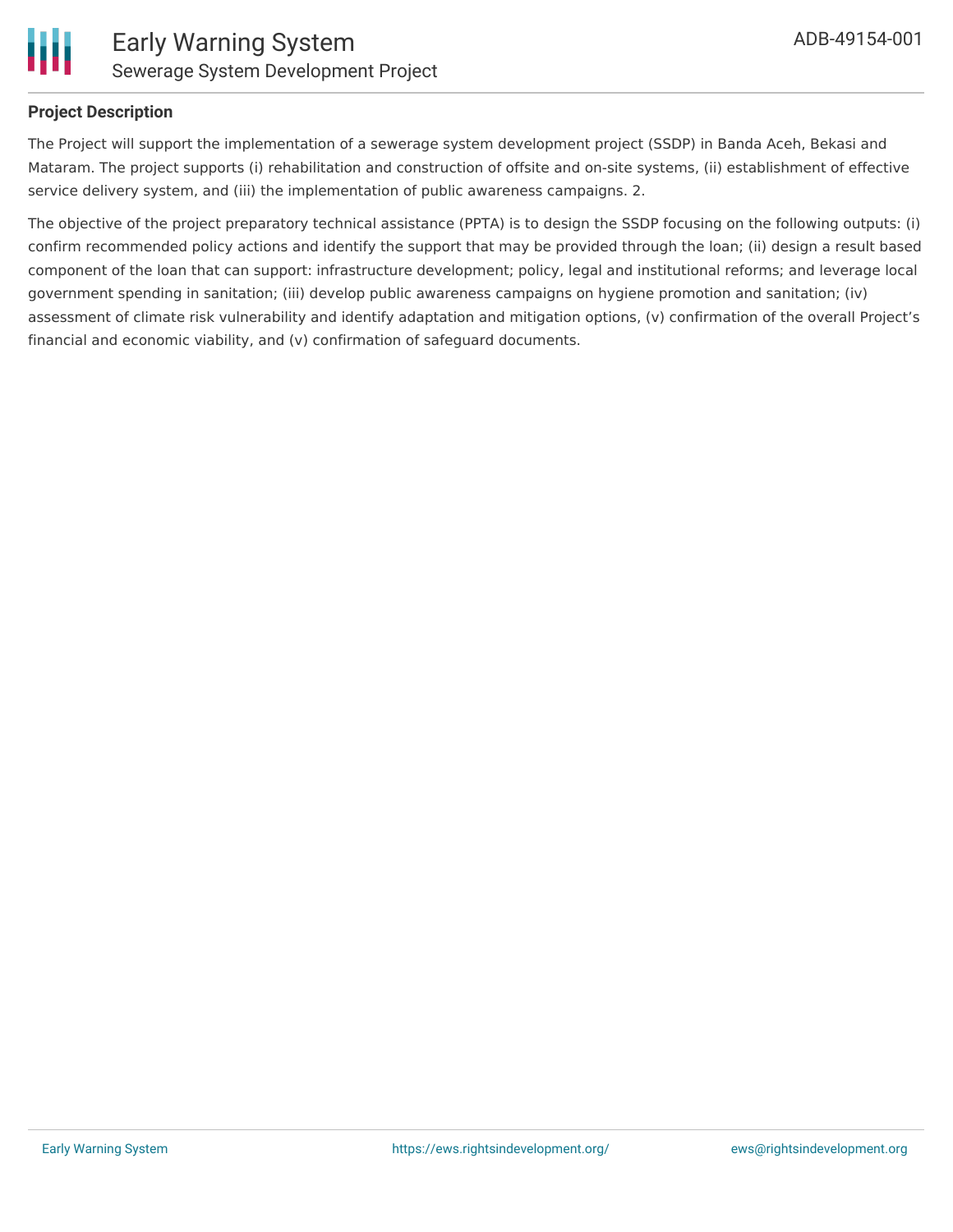

#### **Investment Description**

Asian Development Bank (ADB)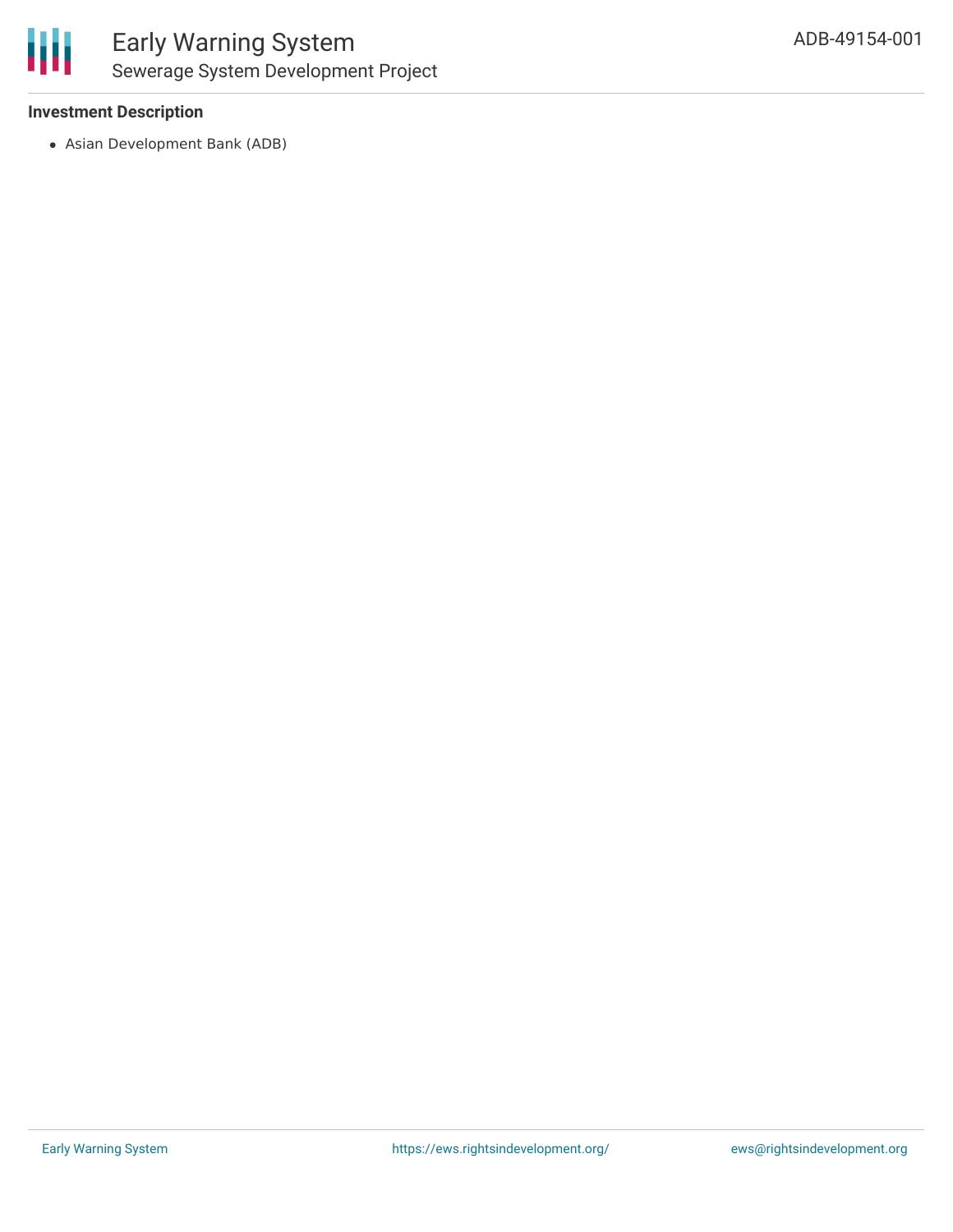#### **Contact Information**

Project Officer: Joris G.P. van Etten Southeast Asia Department, ADB No contact information provided at the time of disclosure.

#### **ACCOUNTABILITY MECHANISM OF ADB**

The Accountability Mechanism is an independent complaint mechanism and fact-finding body for people who believe they are likely to be, or have been, adversely affected by an Asian Development Bank-financed project. If you submit a complaint to the Accountability Mechanism, they may investigate to assess whether the Asian Development Bank is following its own policies and procedures for preventing harm to people or the environment. You can learn more about the Accountability Mechanism and how to file a complaint at: http://www.adb.org/site/accountability-mechanism/main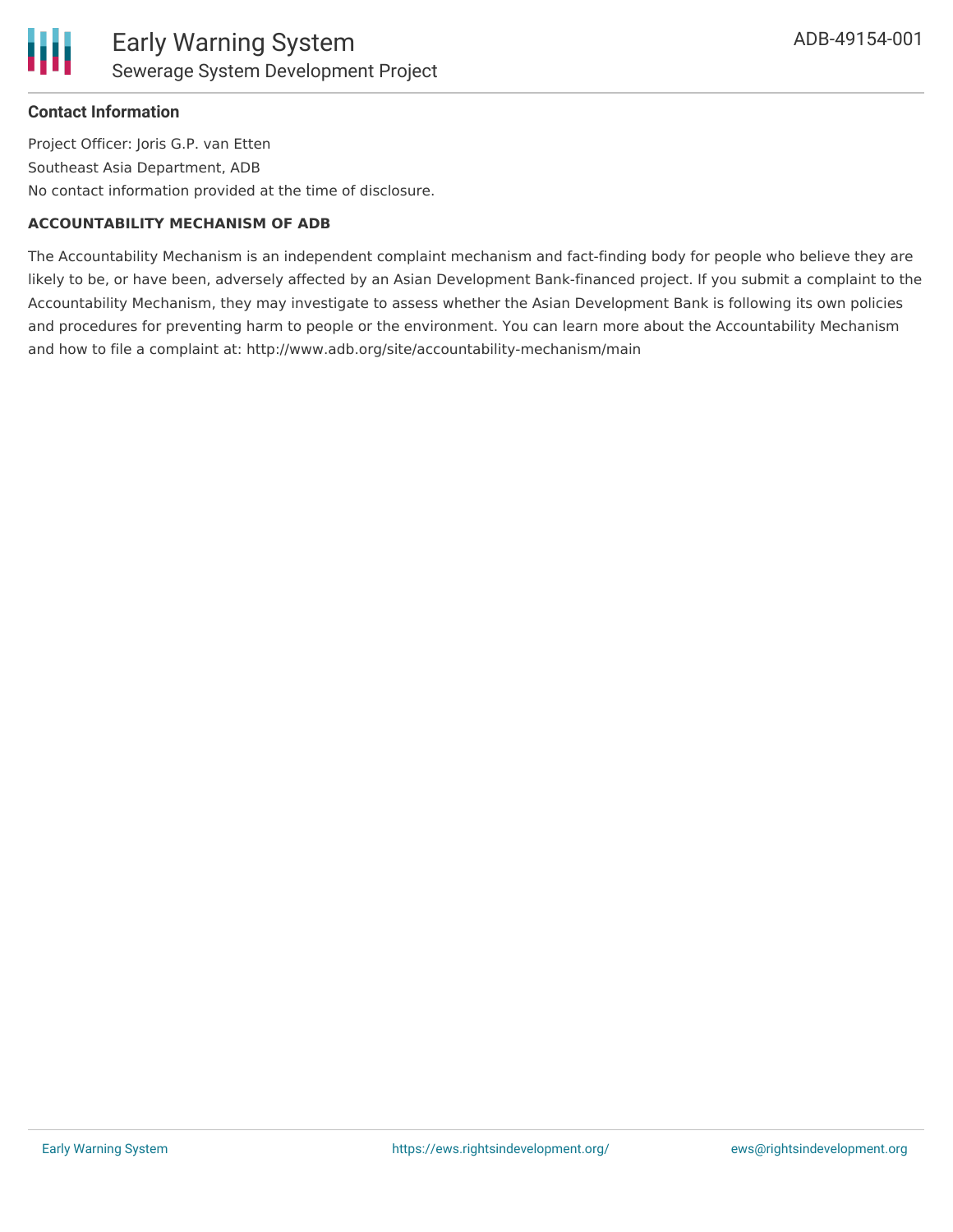

### Early Warning System Sewerage System Development Project

#### **Bank Documents**

- Project [Disclosure](https://www.adb.org/printpdf/projects/49154-001/main) PDF
- Sewerage System [Development](https://ewsdata.rightsindevelopment.org/files/documents/01/ADB-49154-001.pdf) Project: Initial Poverty and Social Analysis [\[Original](https://www.adb.org/projects/documents/ino-sewerage-system-development-project-ipsa) Source]
- Sewerage System [Development](https://ewsdata.rightsindevelopment.org/files/documents/01/ADB-49154-001_ZegTG8A.pdf) Project: Project Preparatory Technical Assistance Report [\[Original](https://www.adb.org/projects/documents/ino-sewerage-system-development-project-pptar) Source]